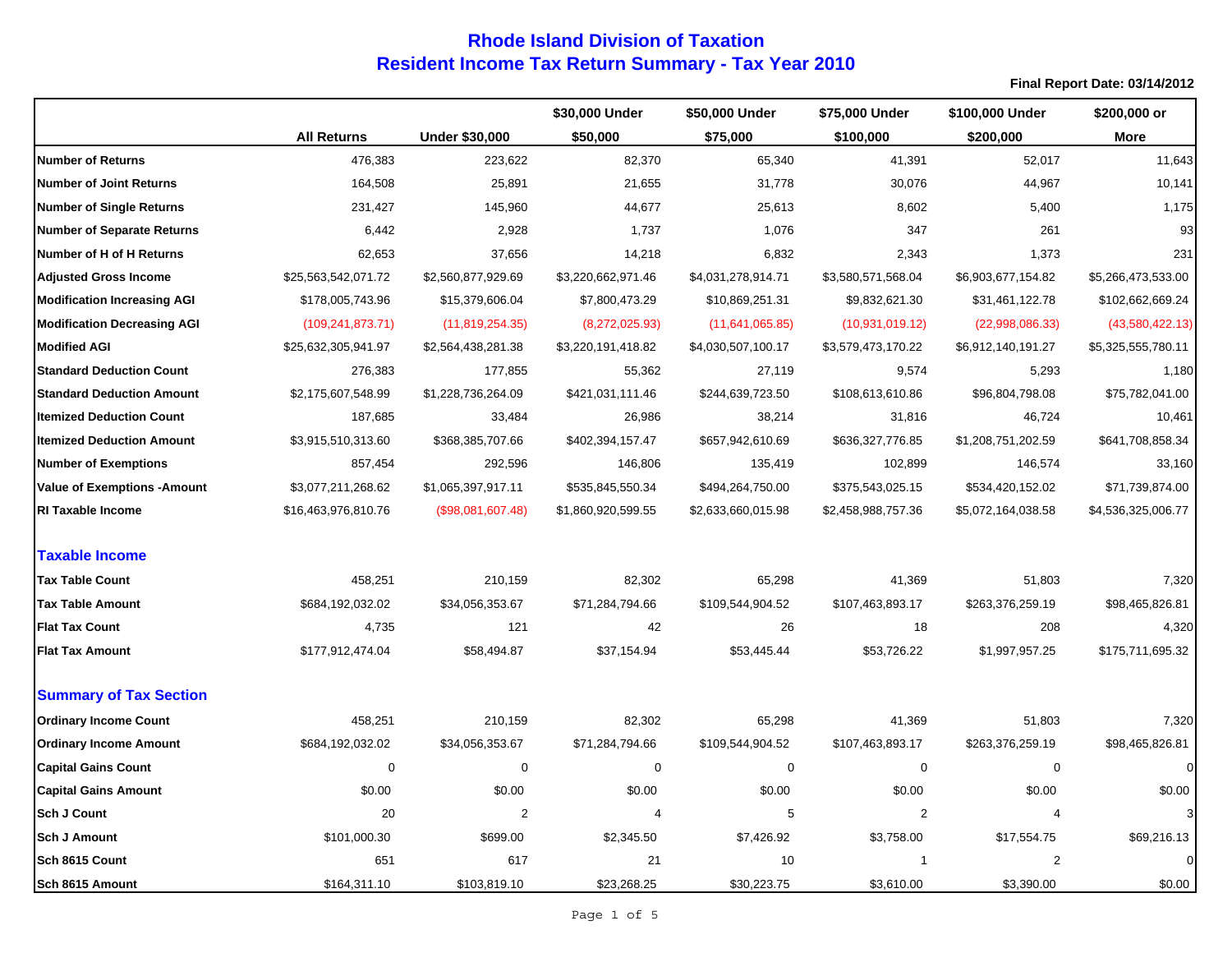|                                       |                    | <b>Under</b>    | \$30,000 Under          | \$50,000 Under   | \$75,000 Under   | \$100,000 Under  | \$200,000 or     |
|---------------------------------------|--------------------|-----------------|-------------------------|------------------|------------------|------------------|------------------|
|                                       | <b>All Returns</b> | \$30,000        | \$50,000                | \$75,000         | \$100,000        | \$200,000        | <b>More</b>      |
| <b>Other RI Taxes Count</b>           | 190                | 36              | 31                      | 30               | 25               | 51               | 17               |
| <b>Other RI Taxes Amount</b>          | \$20,039.71        | \$3,804.15      | \$3,062.87              | \$3,845.95       | \$2,007.50       | \$6,741.49       | \$577.75         |
| <b>Total RI Income Tax Count</b>      | 463,847            | 210,935         | 82,400                  | 65,369           | 41,415           | 52,068           | 11,660           |
| <b>Total RI Income Tax Amount</b>     | \$862,389,857.17   | \$34,223,170.79 | \$71,350,626.22         | \$109,639,846.58 | \$107,526,994.89 | \$265,401,902.68 | \$274,247,316.01 |
| <b>RI Alt Min Count</b>               | 4,275              | 16              | 28                      | 195              | 362              | 1,899            | 1,775            |
| <b>RI Alt Min Amount</b>              | \$2,951,180.63     | \$18,034.12     | \$11,551.55             | \$65,220.58      | \$143,990.34     | \$1,038,939.15   | \$1,673,444.89   |
| Grand Total Income + Alt Min Ct       | 468,122            | 210,951         | 82,428                  | 65,564           | 41,777           | 53,967           | 13,435           |
| Grand Total Income + Alt Min Amt      | \$865,341,037.80   | \$34,241,204.91 | \$71,362,177.77         | \$109,705,067.16 | \$107,670,985.23 | \$266,440,841.83 | \$275,920,760.90 |
| <b>RI</b> % of Allowable Fed Credits  |                    |                 |                         |                  |                  |                  |                  |
| <b>Credit for Child Care</b>          | 17,594             | 2,632           | 2,904                   | 2,933            | 2,955            | 5,485            | 685              |
| <b>Credit for Child Care Amount</b>   | \$2,274,776.95     | \$283,877.73    | \$406,216.95            | \$361,015.27     | \$388,808.48     | \$742,104.93     | \$92,753.60      |
| <b>Credit for Elderly Count</b>       | 139                | 138             | $\mathbf 0$             | $\overline{1}$   | 0                | 0                | $\mathbf 0$      |
| <b>Credit for Elderly Amount</b>      | \$4,329.08         | \$4,204.33      | \$0.00                  | \$124.75         | \$0.00           | \$0.00           | \$0.00           |
| <b>Federal Mortgage Credit Count</b>  | 96                 | 10              | 18                      | 30               | 28               | 10               | $\mathbf 0$      |
| <b>Federal Mortgage Credit Amount</b> | \$22,234.29        | \$1,558.00      | \$5,090.99              | \$6,399.75       | \$6,544.00       | \$2,641.56       | \$0.00           |
| <b>Adoption Credit Count</b>          | 93                 | 5               | 18                      | 37               | 17               | 15               | $\mathbf{1}$     |
| <b>Adoption Credit Amount</b>         | \$247,237.01       | \$15,157.00     | \$41,818.00             | \$117,740.75     | \$44,556.50      | \$26,466.50      | \$1,498.25       |
| <b>Other Federal Credits Count</b>    | 2,249              | 109             | 137                     | 193              | 292              | 917              | 601              |
| <b>Other Federal Credits Amount</b>   | \$1,257,685.86     | \$20,682.75     | \$42,191.73             | \$75,069.31      | \$126,775.65     | \$389,505.42     | \$603,461.00     |
| Tax on Fuel Credit Count              | 149                | 49              | 33                      | 28               | 15               | 17               | $\overline{7}$   |
| <b>Tax on Fuel Credit Amount</b>      | \$35,279.57        | \$10,403.00     | \$5,935.57              | \$11,285.00      | \$4,251.00       | \$1,999.00       | \$1,406.00       |
| <b>Credits</b>                        |                    |                 |                         |                  |                  |                  |                  |
| Out of State Credit                   | 69,134             | 15,351          | 14,428                  | 12,798           | 9,368            | 13,615           | 3,574            |
| Out of State Credit Amount            | \$121,922,984.52   | \$3,493,132.12  | \$9,387,352.07          | \$14,292,206.70  | \$14,379,729.50  | \$38,415,093.80  | \$41,955,470.33  |
| <b>Prop Tax Credit Count</b>          | 52,517             | 52,515          | $\sqrt{2}$              | 0                | 0                | 0                | $\mathbf 0$      |
| <b>Prop Tax Credit Amount</b>         | \$14,331,123.20    | \$14,330,523.20 | \$600.00                | \$0.00           | \$0.00           | \$0.00           | \$0.00           |
| <b>Investment Tax Credit</b>          | 238                | 12              | 9                       | 14               | 25               | 82               | 96               |
| <b>Investment Tax Amount</b>          | \$1,067,512.17     | \$1,615.00      | \$30,522.36             | \$11,026.00      | \$20,781.54      | \$173,334.20     | \$830,233.07     |
| <b>Historic Structure Count</b>       | 123                | $\mathbf 0$     | $\overline{\mathbf{1}}$ | $\overline{1}$   | 10               | 34               | 77               |
| Historic Structure Amount             | \$1,163,332.61     | \$0.00          | \$494.00                | \$63.00          | \$18,445.20      | \$125,905.62     | \$1,018,424.79   |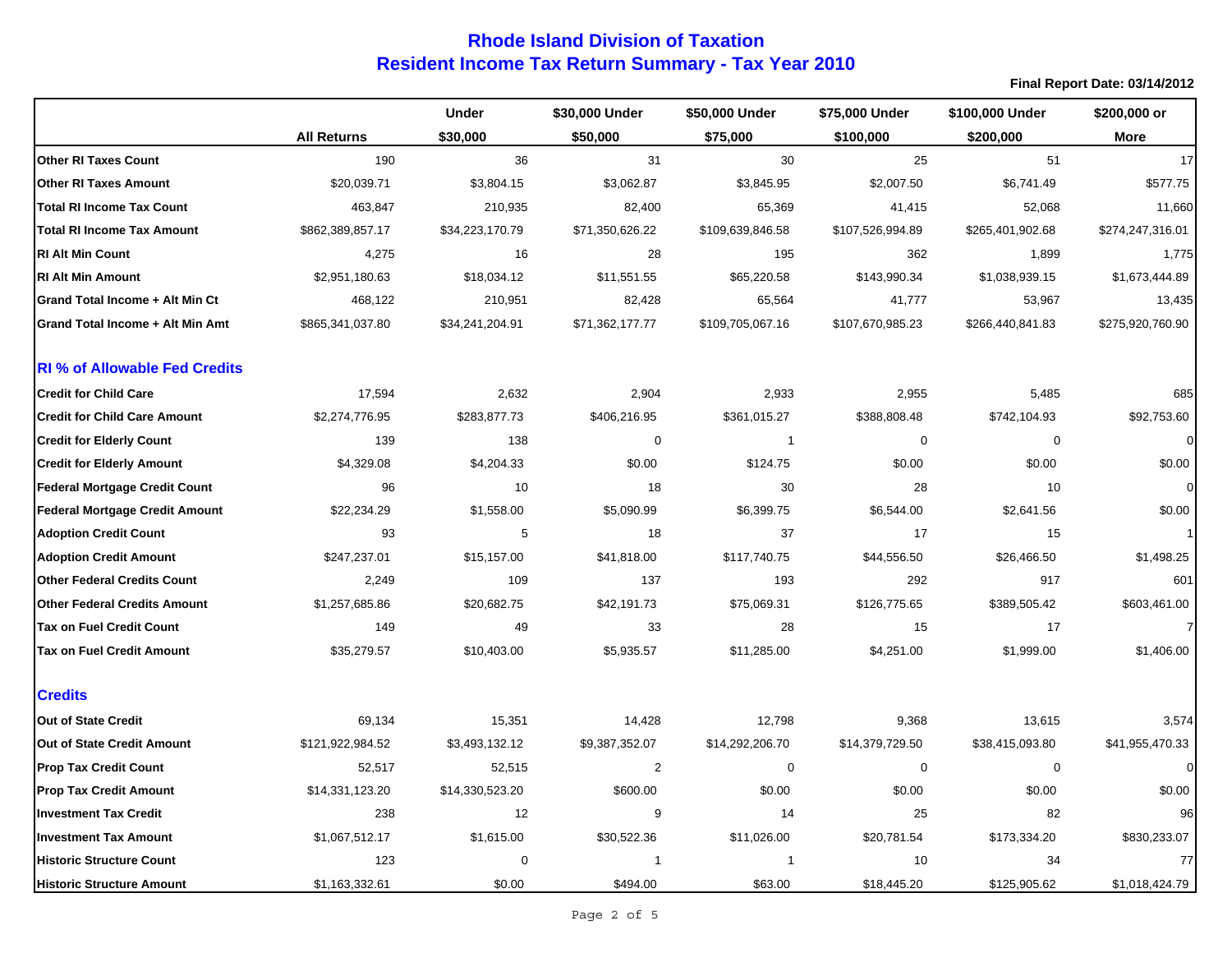# **Resident Income Tax Return Summary - Tax Year 2010 Rhode Island Division of Taxation**

|                                         |                    | <b>Under</b>     | \$30,000 Under          | \$50,000 Under | \$75,000 Under | \$100,000 Under | \$200,000 or |
|-----------------------------------------|--------------------|------------------|-------------------------|----------------|----------------|-----------------|--------------|
|                                         | <b>All Returns</b> | \$30,000         | \$50,000                | \$75,000       | \$100,000      | \$200,000       | More         |
| <b>Historic Residence Count</b>         | 152                | 10               | 17                      | 14             | 25             | 58              | 28           |
| <b>Historic Residence Amount</b>        | \$209,030.33       | \$3,175.16       | \$12,168.68             | \$18,770.80    | \$31,852.92    | \$96,318.59     | \$46,744.18  |
| <b>Wage Credit Count</b>                | 54                 | $\overline{2}$   | $\mathbf 0$             | 0              | 4              | 21              | 27           |
| <b>Wage Credit Amount</b>               | \$296,260.40       | \$2,913.00       | \$0.00                  | \$0.00         | \$5,431.81     | \$59,002.00     | \$228,913.59 |
| <b>Lead Paint Count</b>                 | 45                 | 17               | 3                       | 8              | 9              | $\overline{7}$  | $\mathbf{1}$ |
| <b>Lead Paint Amount</b>                | \$266,359.83       | \$103,348.74     | \$17,640.00             | \$37,546.09    | \$39,825.00    | \$53,000.00     | \$15,000.00  |
| <b>R</b> and D Property Count           | 10                 | $\boldsymbol{0}$ | $\mathbf 0$             | $\mathbf 0$    | $\mathbf{1}$   | 3               | 6            |
| <b>R</b> and D Property Amount          | \$22,883.00        | \$0.00           | \$0.00                  | \$0.00         | \$32.00        | \$1,211.00      | \$21,640.00  |
| <b>R</b> and D Exp Count                | 75                 | 5                | $\overline{\mathbf{1}}$ | 3              | 6              | 19              | 41           |
| <b>R</b> and D Exp Amount               | \$793,142.05       | \$1,147.00       | \$229.00                | \$3,194.00     | \$5,732.55     | \$41,824.00     | \$741,015.50 |
| <b>Job Training Count</b>               | 45                 | $\overline{1}$   | 5                       | $\overline{7}$ | 3              | 10              | 19           |
| <b>Job Training Amount</b>              | \$127,218.25       | \$650.00         | \$3,168.00              | \$3,410.00     | \$1,478.75     | \$3,471.00      | \$115,040.50 |
| <b>Motion Picture Tax Credit Count</b>  | 54                 | $\overline{1}$   | $\overline{2}$          | $\mathbf 0$    | $\mathbf{1}$   | 6               | 44           |
| <b>Motion Picture Tax Credit Amount</b> | \$856,538.75       | \$569.00         | \$1,319.00              | \$0.00         | \$849.00       | \$46,910.00     | \$806,891.75 |
| <b>Other Credits Count</b>              | 87                 | 3                | 9                       | 13             | 13             | 31              | 18           |
| <b>Other Credits Amount</b>             | \$270,761.33       | \$297.00         | \$2,647.45              | \$14,204.54    | \$14,240.31    | \$74,642.93     | \$164,729.10 |
| <b>Earned Income Credit</b>             |                    |                  |                         |                |                |                 |              |
| <b>Earned Income Credit</b>             | 72,720             | 61,515           | 11,205                  | $\mathbf 0$    | $\mathbf 0$    | $\Omega$        | $\mathbf 0$  |
| <b>Earned Income Credit Amount</b>      | \$9,968,246.28     | \$7,800,875.69   | \$2,167,370.59          | \$0.00         | \$0.00         | \$0.00          | \$0.00       |
| <b>Refundable EIC Count</b>             | 61,173             | 56,551           | 4,622                   | 0              | 0              | $\mathbf 0$     | $\mathbf 0$  |
| <b>Refundable EIC Amount</b>            | \$5,137,006.35     | \$4,931,542.36   | \$205,463.99            | \$0.00         | \$0.00         | \$0.00          | \$0.00       |
| <b>Checkoff Contributions</b>           |                    |                  |                         |                |                |                 |              |
| <b>Drug Program Count</b>               | 840                | 257              | 170                     | 136            | 91             | 153             | 33           |
| <b>Drug Program Amount</b>              | \$4,273.55         | \$959.01         | \$625.00                | \$485.00       | \$559.54       | \$762.00        | \$883.00     |
| <b>Olympic Contribution Count</b>       | 897                | 190              | 158                     | 165            | 116            | 207             | 61           |
| <b>Olympic Contribution Amount</b>      | \$1,304.00         | \$216.00         | \$195.00                | \$211.00       | \$183.00       | \$386.00        | \$113.00     |
| <b>RI Organ Transplant Count</b>        | 1,537              | 422              | 285                     | 270            | 178            | 318             | 64           |
| <b>RI Organ Transplant Amount</b>       | \$7,752.55         | \$1,820.00       | \$1,127.00              | \$1,189.05     | \$906.00       | \$1,799.50      | \$911.00     |
| RI Council on the Arts Count            | 1,221              | 358              | 218                     | 210            | 153            | 235             | 47           |
| <b>RI Council on the Arts Amount</b>    | \$8,343.01         | \$2,112.00       | \$1,059.01              | \$1,487.00     | \$1,251.00     | \$1,902.00      | \$532.00     |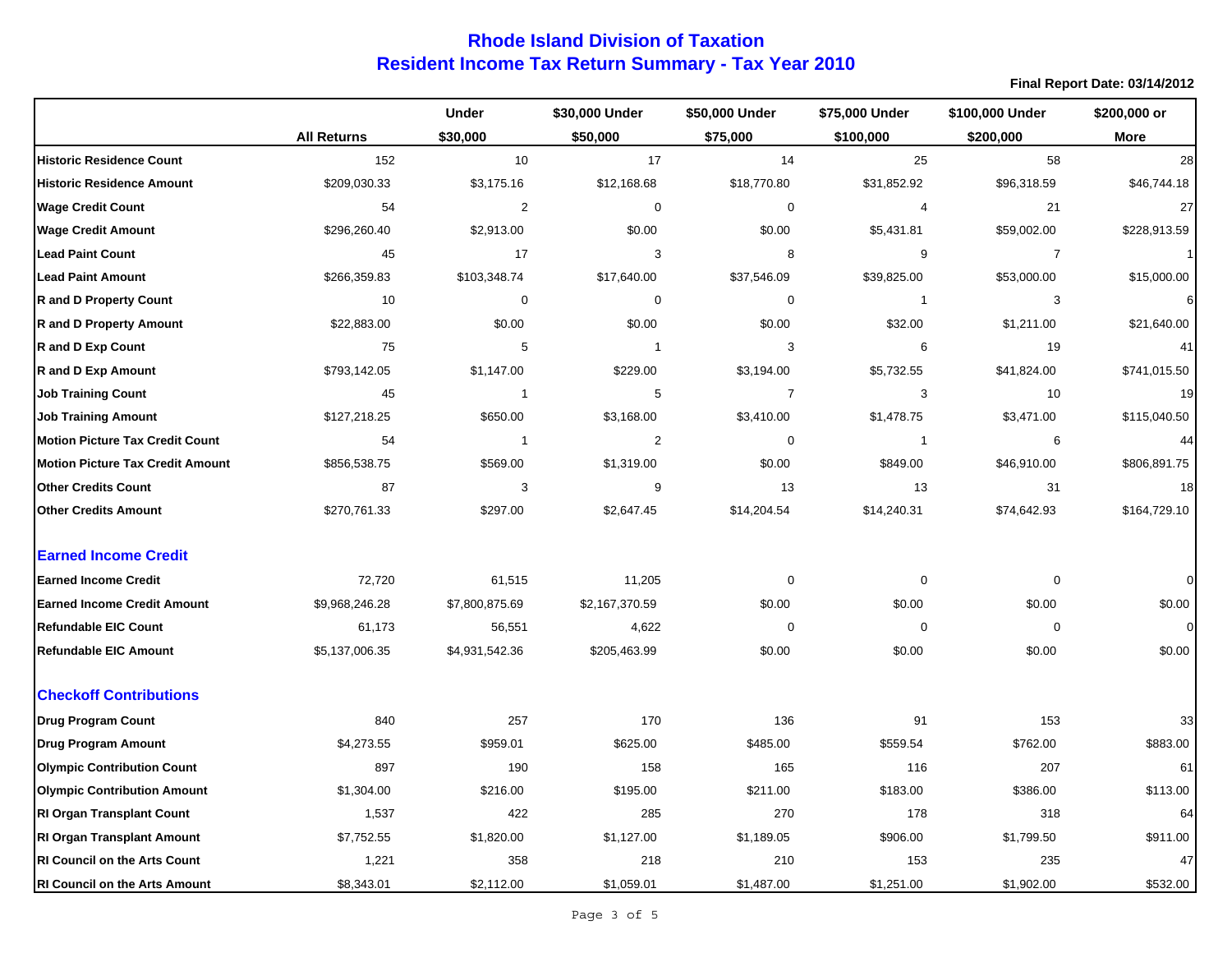|                                              |                    | <b>Under</b>    | \$30,000 Under  | \$50,000 Under   | \$75,000 Under  | \$100,000 Under  | \$200,000 or     |
|----------------------------------------------|--------------------|-----------------|-----------------|------------------|-----------------|------------------|------------------|
|                                              | <b>All Returns</b> | \$30,000        | \$50,000        | \$75,000         | \$100,000       | \$200,000        | More             |
| Nongame Wildlife Fund Count                  | 1,228              | 342             | 235             | 220              | 149             | 236              | 46               |
| Nongame Wildlife Fund Amount                 | \$6,395.07         | \$1,418.07      | \$1,236.00      | \$870.00         | \$777.00        | \$1,531.00       | \$563.00         |
| <b>Child Disease Victims Fund Count</b>      | 1,699              | 557             | 310             | 272              | 194             | 316              | 50               |
| <b>Child Disease Victims Fund Amt</b>        | \$9,450.52         | \$2,658.01      | \$1,285.01      | \$1,554.50       | \$1,252.00      | \$2,016.00       | \$685.00         |
| <b>Military Family Relief Count</b>          | 2,249              | 608             | 372             | 416              | 298             | 479              | 76               |
| <b>Military Family Relief Amount</b>         | \$22,924.09        | \$4,160.00      | \$2,664.00      | \$3,670.09       | \$3,895.00      | \$6,440.00       | \$2,095.00       |
| <b>Payments</b>                              |                    |                 |                 |                  |                 |                  |                  |
| <b>Sales and Use Tax Count</b>               | 830                | 176             | 120             | 137              | 139             | 211              | 47               |
| <b>Sales and Use Tax Amount</b>              | \$75,017.15        | \$16,011.34     | \$6,582.05      | \$12,923.24      | \$10,570.31     | \$16,757.21      | \$12,173.00      |
| <b>Withholding Count</b>                     | 373,418            | 153,223         | 69,153          | 56,736           | 37,034          | 47,349           | 9,923            |
| <b>Withholding Amount</b>                    | \$716,469,916.26   | \$57,872,028.46 | \$77,394,851.78 | \$108,402,762.65 | \$99,187,513.07 | \$213,535,392.43 | \$160,077,367.87 |
| <b>Estimated Pay Count</b>                   | 33,381             | 6,050           | 4,916           | 5,951            | 4,652           | 7,615            | 4,197            |
| <b>Estimated Pay Amount</b>                  | \$128,683,753.83   | \$3,846,300.66  | \$4,567,438.38  | \$8,238,725.97   | \$8,370,669.10  | \$23,660,160.30  | \$80,000,459.42  |
| <b>Other Payments Count</b>                  | 16,883             | 3,044           | 2,513           | 2,669            | 2,086           | 4,079            | 2,492            |
| <b>Other Payments Amount</b>                 | \$57,330,195.01    | \$642,924.48    | \$920,734.23    | \$1,568,861.73   | \$1,852,222.12  | \$6,765,603.43   | \$45,579,849.02  |
| <b>Balance Due Count</b>                     | 81,980             | 17,481          | 15,005          | 16,004           | 11,416          | 18,252           | 3,822            |
| <b>Balance Due Amount</b>                    | \$54,176,471.66    | \$2,516,085.38  | \$4,041,116.39  | \$6,666,198.86   | \$6,524,279.16  | \$17,878,593.67  | \$16,550,198.20  |
| <b>Refunds Count</b>                         | 351,824            | 182,431         | 61,082          | 44,682           | 27,487          | 30,184           | 5,958            |
| <b>Refunds Amount</b>                        | \$189,628,441.95   | \$55,574,391.73 | \$26,672,456.61 | \$28,597,223.75  | \$22,003,496.33 | \$31,487,282.32  | \$25,293,591.21  |
| <b>Credit CarryForward Count</b>             | 14,027             | 2,889           | 2,010           | 2,320            | 1,716           | 2,984            | 2,108            |
| <b>Credit CarryForward Amount</b>            | \$28,957,674.62    | \$1,258,550.41  | \$890,492.64    | \$1,343,230.41   | \$1,257,685.90  | \$3,819,168.27   | \$20,388,546.99  |
| <b>Modifications Increasing Federal AGI</b>  |                    |                 |                 |                  |                 |                  |                  |
| <b>Obligations of Any Other State Count</b>  | 11,927             | 2,011           | 1,169           | 1,648            | 1,492           | 3,044            | 2,563            |
| <b>Obligations of Any Other State Amount</b> | \$70,852,963.50    | \$6,469,973.04  | \$3,878,241.49  | \$6,464,884.32   | \$5,243,372.12  | \$16,787,640.29  | \$32,008,852.24  |
| <b>Fiduciary Adjustment Count</b>            | 392                | 67              | 50              | 57               | 41              | 102              | 75               |
| <b>Fiduciary Adjustment Amount</b>           | \$3,122,704.42     | \$477,897.00    | \$137,157.00    | \$219,039.42     | \$262,020.00    | \$985,101.00     | \$1,041,490.00   |
| <b>Bonus Depreciation Count</b>              | 5,002              | 1,033           | 643             | 865              | 629             | 1,030            | 802              |
| <b>Bonus Depreciation Amount</b>             | \$54,977,285.86    | \$5,696,488.00  | \$1,897,393.00  | \$2,262,770.00   | \$2,194,721.86  | \$4,944,034.00   | \$37,981,879.00  |